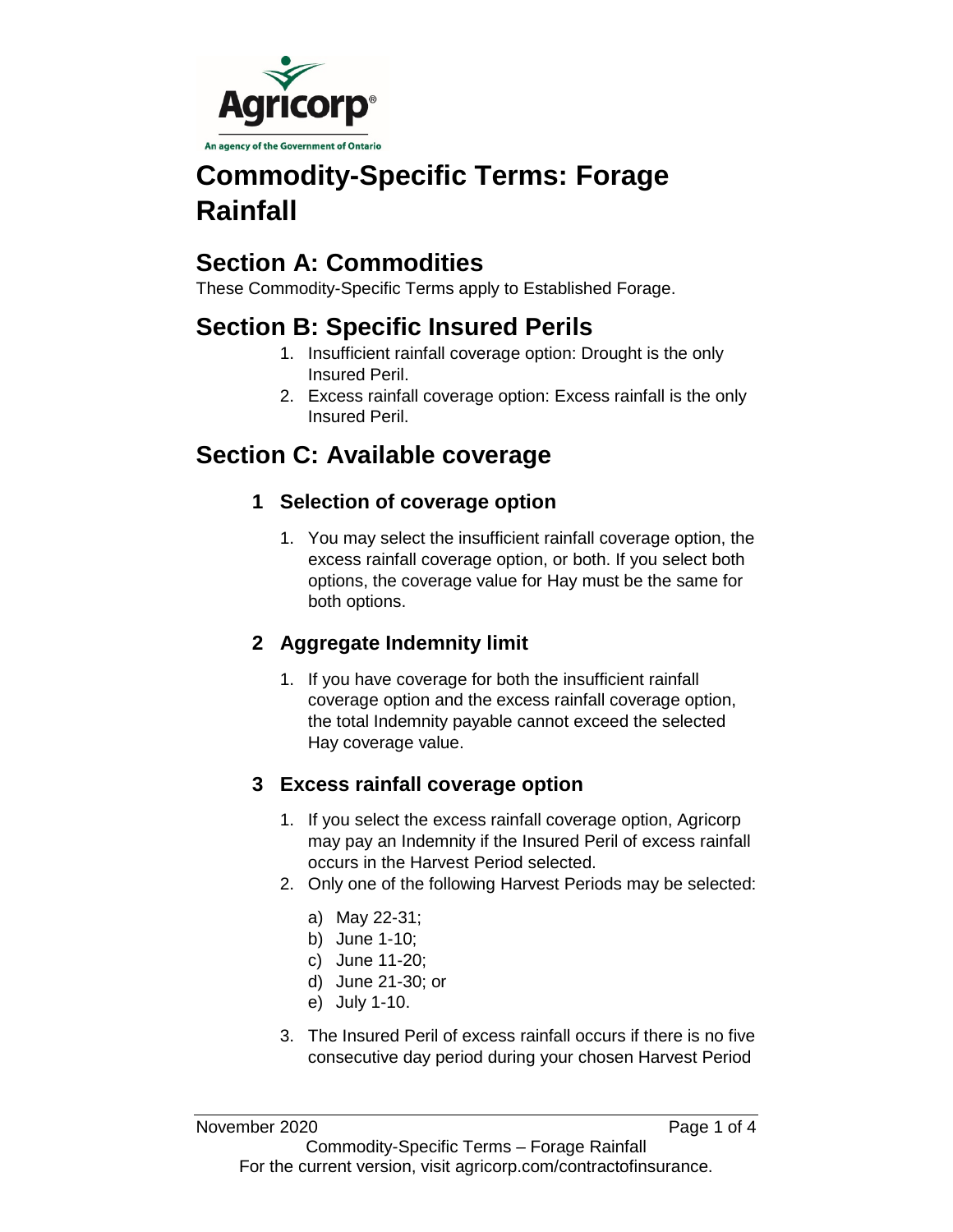with less than your chosen maximum amount of rainfall (5 mm or 7 mm).

- 4. The Indemnity is calculated by multiplying your selected coverage value by 35 per cent.
- 5. Pasture is not eligible for coverage under this option.

#### **4 Insufficient rainfall coverage option**

- 1. If you select the insufficient rainfall coverage option, Agricorp may pay an Indemnity if the Insured Peril of drought occurs.
- 2. You must choose one of the following sub-options for this option:
	- a) Base: The Indemnity is determined for the Coverage Period and calculated using the Daily Cap, Daily Minimum Threshold, Monthly Cap, equal weighting for rainfall in each month, and Price Index.
	- b) Bimonthly rainfall weighting: The Indemnity is determined for the months of May and June separately from the months of July and August. Sixty per cent of the selected Coverage value is applied to claims for May and June, and 40 per cent to claims for July and August.

This option is calculated using the Daily Cap, Daily Minimum Threshold, Monthly Cap, equal weighting for rainfall in each month, and the Price Index.

- c) Monthly rainfall weighting: The Indemnity is determined for the entire Coverage Period by multiplying the surplus or deficit of rainfall for each month by the following weighting factors:
	- i. May: 1.3;
	- ii. June: 1.2;
	- iii. July: 0.8; and
	- iv. August: 0.7.

This option is calculated using the Daily Cap, Daily Minimum Threshold, Monthly Cap, and the Price Index.

d) Three-month rainfall weighting: The Indemnity is determined for the months of May, June and July. The calculation for this option uses the Daily Cap, Daily Minimum Threshold, Monthly Cap, equal weighting for rainfall in each month, and Price Index.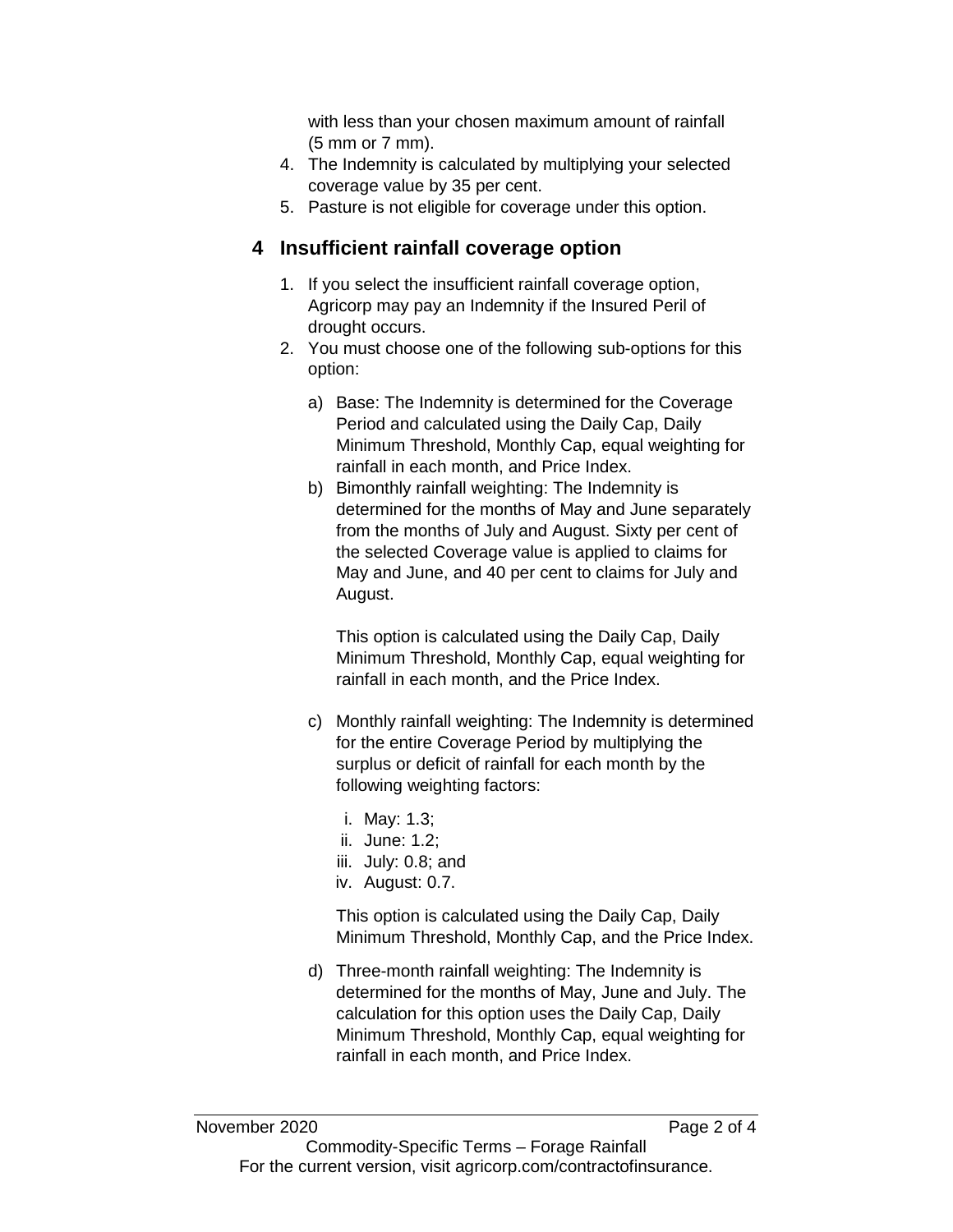## **Section D: Commodity-specific conditions**

### **1 Selection of Rainfall Collection Sites**

- 1. You must choose up to three Rainfall Collection Sites in the Geographical Township(s) where you produce forage or in an adjacent Geographical Township.
- 2. If no Rainfall Collection Site is available in the Geographical Township(s) where you produce forage, or in an adjacent Geographical Township, you must choose the closest Rainfall Collection Site.
- 3. Agricorp may choose an alternative source for rainfall data if data collection at a selected Rainfall Collection Site is interrupted for any reason.

## **Section E: Cancellation**

Not applicable.

### **Section F: Definitions C**

#### **Coverage Period**

For the insufficient rainfall coverage option, the months of May, June, July, and August in each Policy Term.

For the excess rainfall coverage option, the period from the start of the earliest Harvest Period to the end of the last Harvest Period.

## **D**

#### **Daily Cap**

The maximum daily accumulation of rainfall.

#### **Daily Minimum Threshold**

The minimum daily accumulation of rainfall.

#### **Drought**

The accumulated rainfall during a specified period and at a specific location that is less than 85 per cent of the Historical Rainfall.

## **E**

#### **Established Forage**

Pure or mixed Acreages of perennial grass or legume plant species that were not newly seeded in the Program Year.